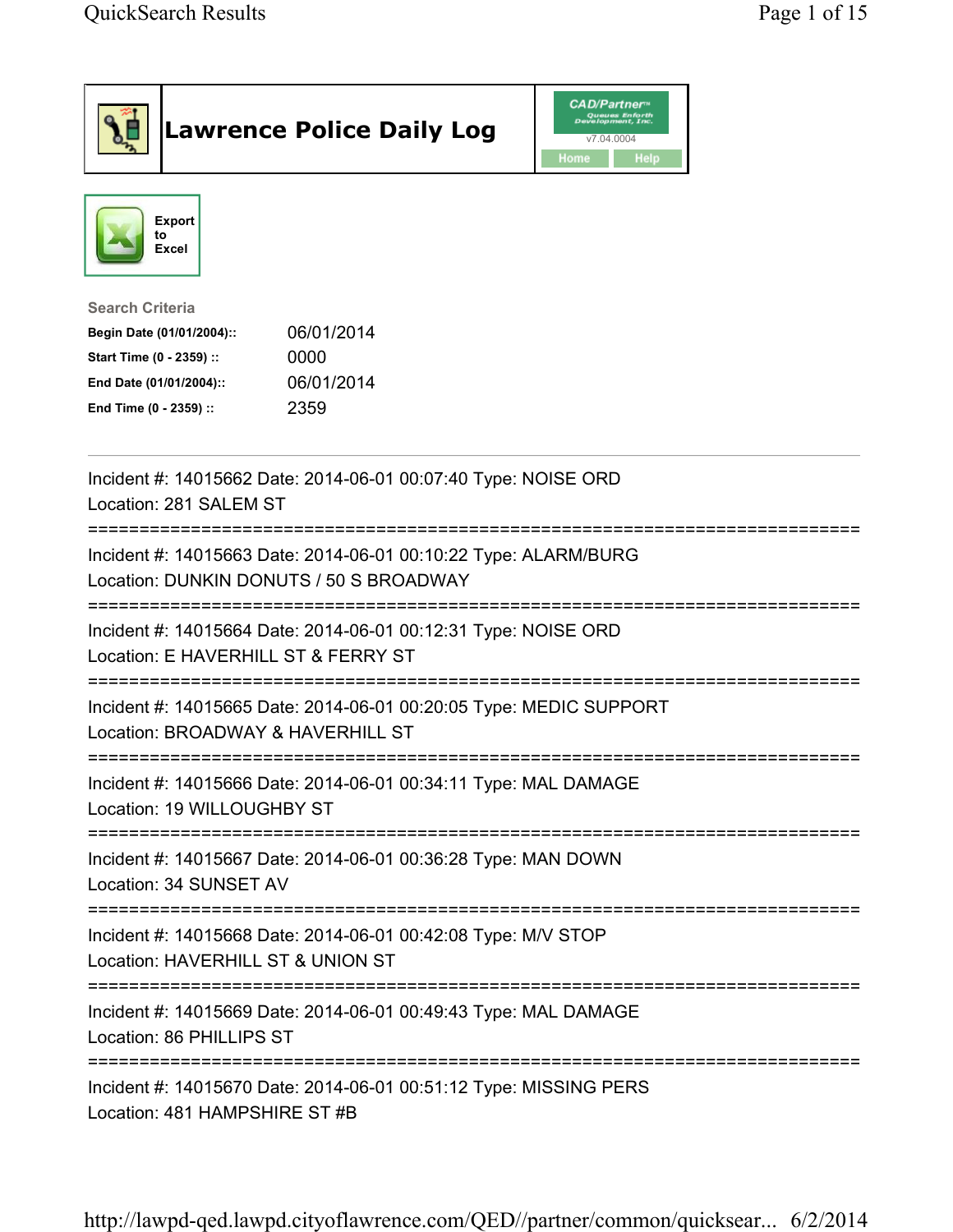| Incident #: 14015671 Date: 2014-06-01 00:57:49 Type: NOISE ORD<br>Location: 95 MARBLE AV FL 2                                           |
|-----------------------------------------------------------------------------------------------------------------------------------------|
| Incident #: 14015672 Date: 2014-06-01 01:07:34 Type: ALARM/BURG<br>Location: LEONARD SCHOOL / 60 ALLEN ST                               |
| =============================<br>Incident #: 14015673 Date: 2014-06-01 01:21:30 Type: AUTO ACC/UNK PI<br>Location: 55 COMMON ST         |
| Incident #: 14015674 Date: 2014-06-01 01:21:33 Type: HIT & RUN M/V<br>Location: ST ALFIO VILLA APARTMENTS / 55 COMMON ST                |
| .------------------------------------<br>Incident #: 14015675 Date: 2014-06-01 01:22:45 Type: DISTURBANCE<br>Location: 50 ISLAND ST     |
| Incident #: 14015676 Date: 2014-06-01 01:23:12 Type: MAN DOWN<br>Location: TEDESCHI / 208 S BROADWAY                                    |
| Incident #: 14015677 Date: 2014-06-01 01:28:21 Type: M/V STOP<br>Location: ESSEX ST & UNION ST                                          |
| Incident #: 14015678 Date: 2014-06-01 01:43:55 Type: DOMESTIC/PROG<br>Location: 6 INMAN ST #15                                          |
| Incident #: 14015679 Date: 2014-06-01 01:45:45 Type: ROBBERY ARMED<br>Location: 36 YALE ST                                              |
| Incident #: 14015680 Date: 2014-06-01 01:46:08 Type: MV/BLOCKING<br>Location: 120 NEWTON ST                                             |
| :===================================<br>Incident #: 14015681 Date: 2014-06-01 01:47:15 Type: ALARMS<br>Location: 18 MARSTON ST          |
| .---------------------------------<br>Incident #: 14015682 Date: 2014-06-01 01:54:24 Type: ROBBERY ARMED<br>Location: 78 EXCHANGE ST #3 |
| Incident #: 14015685 Date: 2014-06-01 02:02:45 Type: IDENTITY THEFT<br>Location: ** WALK IN WALK IN WALK IN** / 21 E HAVERHILL ST FL 3  |
| Incident #: 14015683 Date: 2014-06-01 02:07:25 Type: NOISE ORD<br>$A \sim A$ $A \sim A$ $A \wedge A$                                    |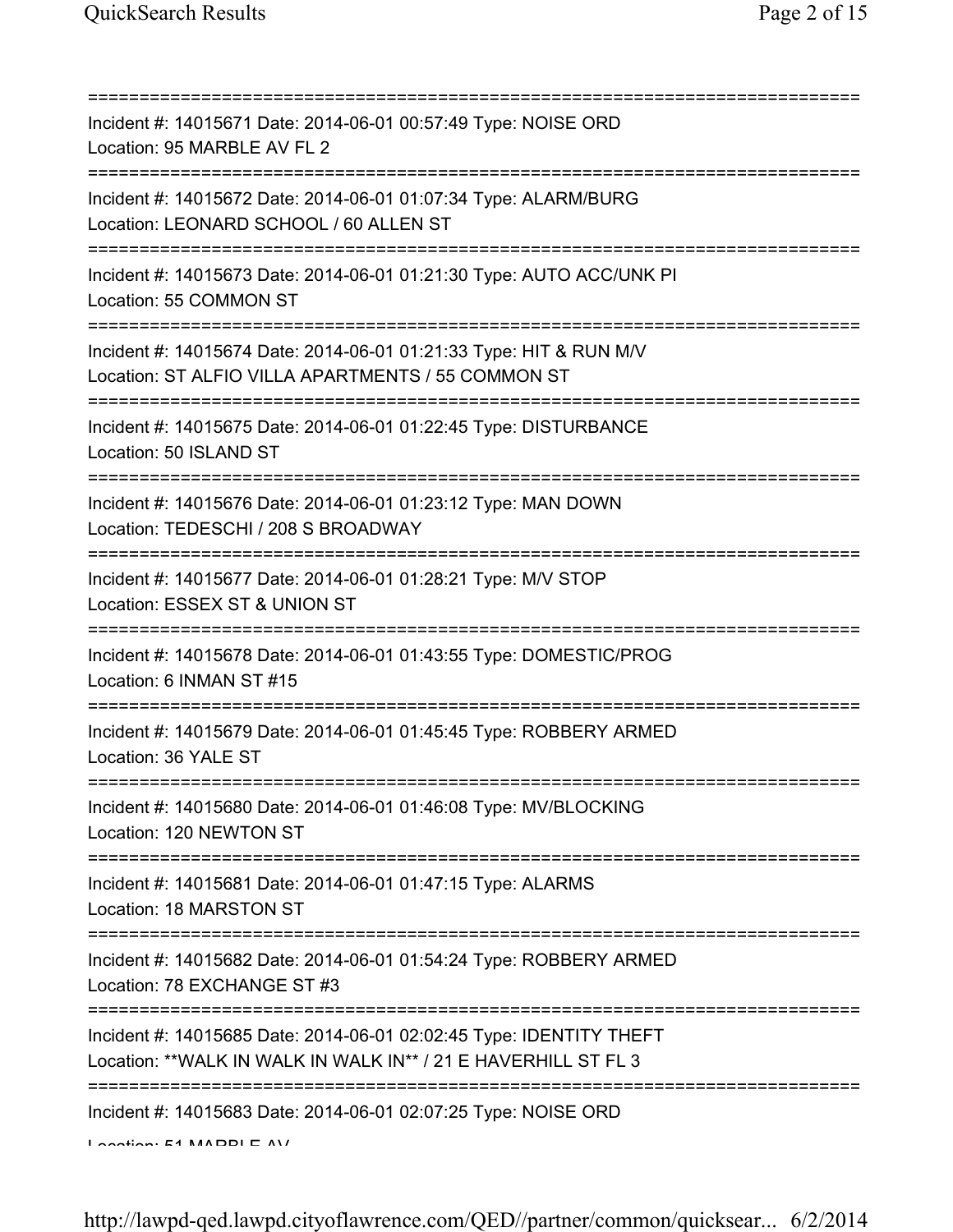| Incident #: 14015684 Date: 2014-06-01 02:14:45 Type: NOISE ORD<br>Location: 32 CHANDLER ST FL 2                                                        |
|--------------------------------------------------------------------------------------------------------------------------------------------------------|
| :===================<br>Incident #: 14015686 Date: 2014-06-01 02:29:29 Type: M/V STOP<br>Location: 50 BROADWAY<br>==================================== |
| Incident #: 14015687 Date: 2014-06-01 02:41:47 Type: LOUD NOISE<br>Location: 115 BERKELEY ST                                                           |
| Incident #: 14015688 Date: 2014-06-01 02:44:39 Type: NOISE ORD<br>Location: 204 S UNION ST #3                                                          |
| Incident #: 14015689 Date: 2014-06-01 02:49:29 Type: NOISE ORD<br>Location: 18 HOBSON ST FL 1                                                          |
| Incident #: 14015690 Date: 2014-06-01 03:04:43 Type: LOST PROPERTY<br>Location: RELIEF'S IN / 1 MARKET ST                                              |
| Incident #: 14015691 Date: 2014-06-01 03:58:03 Type: NOISE ORD<br>Location: 324 HIGH ST                                                                |
| Incident #: 14015692 Date: 2014-06-01 04:20:45 Type: LARCENY/PAST<br>Location: 2 RIVER POINTE WY                                                       |
| Incident #: 14015693 Date: 2014-06-01 04:25:49 Type: DISTURBANCE<br>Location: 90 LOWELL ST                                                             |
| Incident #: 14015694 Date: 2014-06-01 04:39:27 Type: SUS PERS/MV<br>Location: ANDOVER ST & BEACON AV                                                   |
| ;===============================<br>Incident #: 14015695 Date: 2014-06-01 05:05:21 Type: FIGHT<br>Location: 275 E HAVERHILL ST                         |
| Incident #: 14015696 Date: 2014-06-01 05:06:58 Type: SUS PERS/MV<br>Location: 18 FRANKLIN ST                                                           |
| Incident #: 14015697 Date: 2014-06-01 05:31:18 Type: NOISE ORD<br>Location: 304 HOWARD ST                                                              |
| Incident #: 14015698 Date: 2014-06-01 05:34:47 Type: ROBBERY UNARM                                                                                     |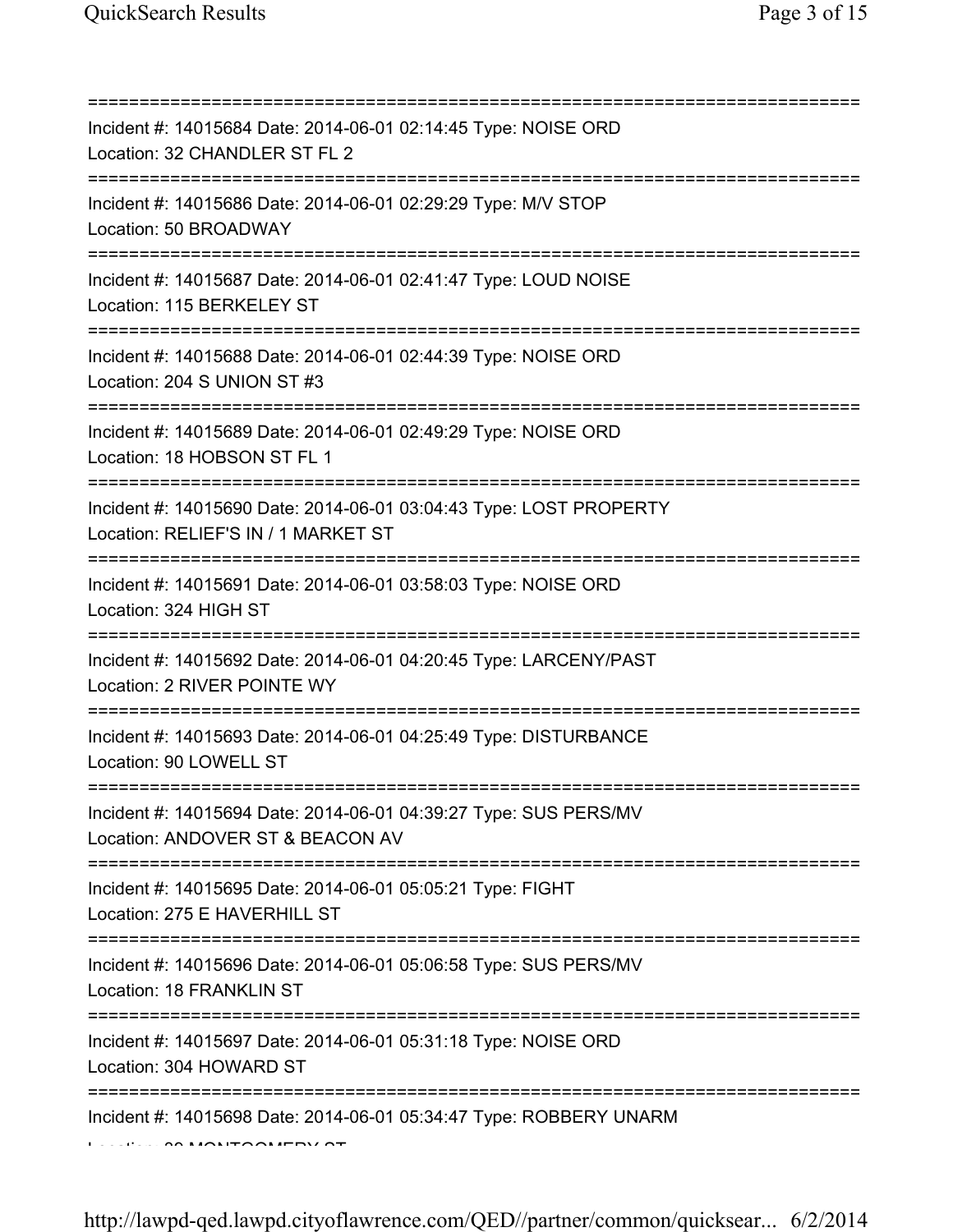=========================================================================== Incident #: 14015699 Date: 2014-06-01 05:53:19 Type: FIGHT Location: 122 BENNINGTON ST =========================================================================== Incident #: 14015700 Date: 2014-06-01 05:57:01 Type: ALARMS Location: 10 S BROADWAY =========================================================================== Incident #: 14015701 Date: 2014-06-01 06:06:17 Type: LARCENY/MV/PAST Location: 196 HIGH ST =========================================================================== Incident #: 14015702 Date: 2014-06-01 06:09:10 Type: A&B PAST Location: \*\*WALK IN WALK IN\*\* / 119 BENNINGTON ST =========================================================================== Incident #: 14015703 Date: 2014-06-01 06:10:38 Type: FIGHT Location: NEWTON ST & SALEM ST =========================================================================== Incident #: 14015704 Date: 2014-06-01 06:15:08 Type: DISTURBANCE Location: 161 SARATOGA ST FL 2 =========================================================================== Incident #: 14015705 Date: 2014-06-01 06:27:47 Type: B&E/MV/PAST Location: 489 ANDOVER ST =========================================================================== Incident #: 14015706 Date: 2014-06-01 07:09:49 Type: WOMAN DOWN Location: BROADWAY & WATER ST =========================================================================== Incident #: 14015707 Date: 2014-06-01 07:14:29 Type: MISSING PERS Location: 350 AMES ST =========================================================================== Incident #: 14015708 Date: 2014-06-01 08:05:49 Type: SUS PERS/MV Location: 17 INMAN ST =========================================================================== Incident #: 14015709 Date: 2014-06-01 08:12:27 Type: FIGHT Location: BROADWAY & TREMONT ST =========================================================================== Incident #: 14015710 Date: 2014-06-01 08:17:46 Type: SUS PERS/MV Location: 4 COLBY ST =========================================================================== Incident #: 14015711 Date: 2014-06-01 08:45:39 Type: TRESPASSING Location: 203 FERRY ST FL 1 =========================================================================== Incident #: 14015712 Date: 2014-06-01 09:13:34 Type: SUS PERS/MV Location: 444 N CANAL ST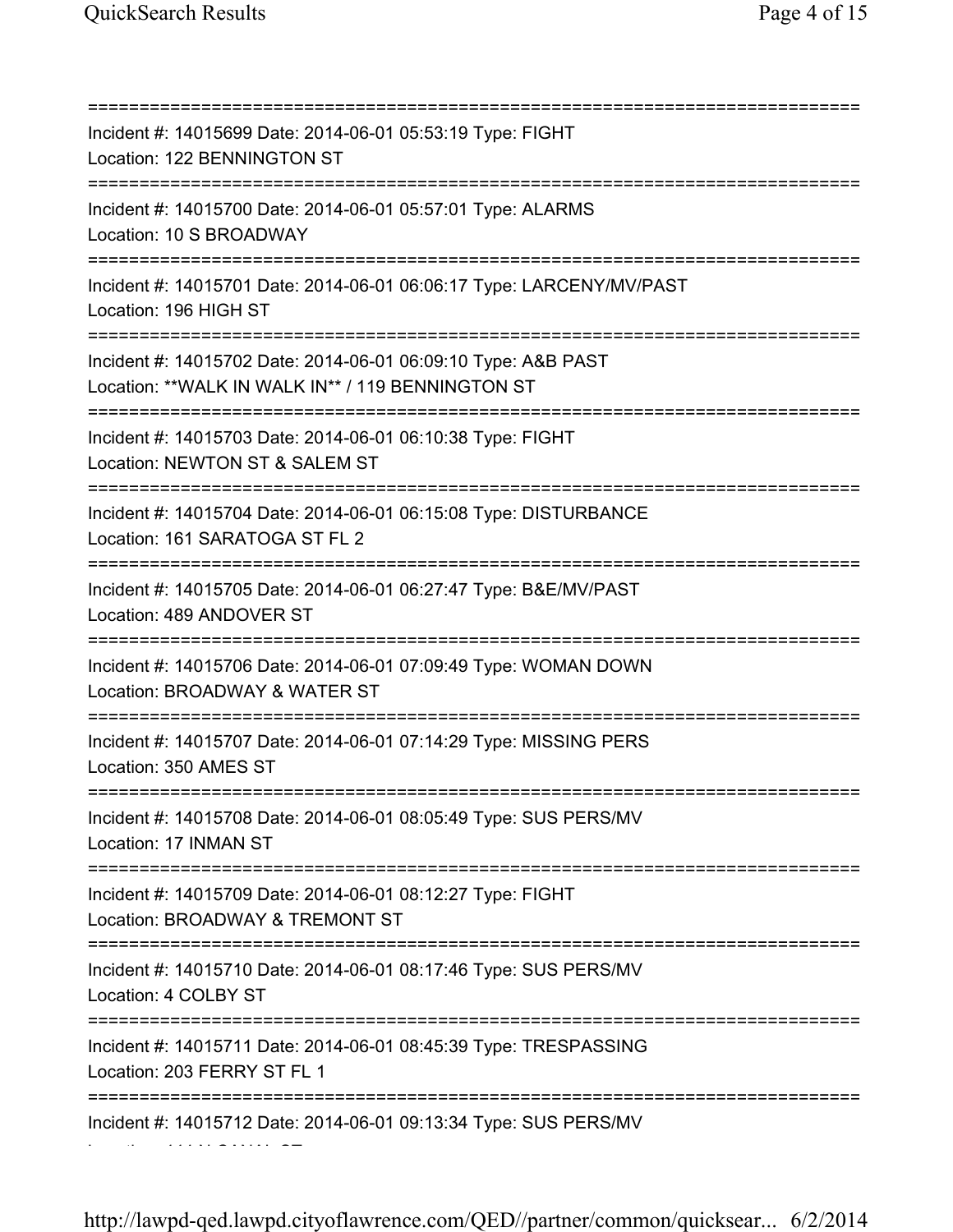=========================================================================== Incident #: 14015713 Date: 2014-06-01 09:25:39 Type: ALARM/BURG Location: BOULE RESD / 13 GROVE ST =========================================================================== Incident #: 14015714 Date: 2014-06-01 09:45:08 Type: FIGHT Location: 237 PROSPECT ST =========================================================================== Incident #: 14015715 Date: 2014-06-01 09:49:41 Type: MEDIC SUPPORT Location: 329 HIGH ST =========================================================================== Incident #: 14015716 Date: 2014-06-01 10:02:06 Type: DISTURBANCE Location: 78 SPRINGFIELD ST FL 1STFL =========================================================================== Incident #: 14015717 Date: 2014-06-01 10:24:03 Type: TRESPASSING Location: 4 COLBY ST =========================================================================== Incident #: 14015718 Date: 2014-06-01 10:54:19 Type: MAN DOWN Location: GIANT MARKET / LAWRENCE ST & PARK ST =========================================================================== Incident #: 14015719 Date: 2014-06-01 11:05:47 Type: NOISE ORD Location: 39 SHAW ST =========================================================================== Incident #: 14015720 Date: 2014-06-01 11:23:53 Type: WOMAN DOWN Location: 24 CHANDLER ST =========================================================================== Incident #: 14015721 Date: 2014-06-01 11:35:59 Type: ANNOYING CALLS Location: 1046 ESSEX ST =========================================================================== Incident #: 14015722 Date: 2014-06-01 11:40:31 Type: ALARM/BURG Location: BOULE RESD / 13 GROVE ST =========================================================================== Incident #: 14015724 Date: 2014-06-01 12:05:42 Type: KEEP PEACE Location: LAWRENCE HIGH SCHOOL / 70 N PARISH RD =========================================================================== Incident #: 14015723 Date: 2014-06-01 12:07:02 Type: DRUG VIO Location: 1 BROADWAY =========================================================================== Incident #: 14015725 Date: 2014-06-01 12:17:45 Type: ALARM/BURG Location: 93 BEACON AV =========================================================================== Incident #: 14015726 Date: 2014-06-01 12:18:41 Type: ROBBERY UNARM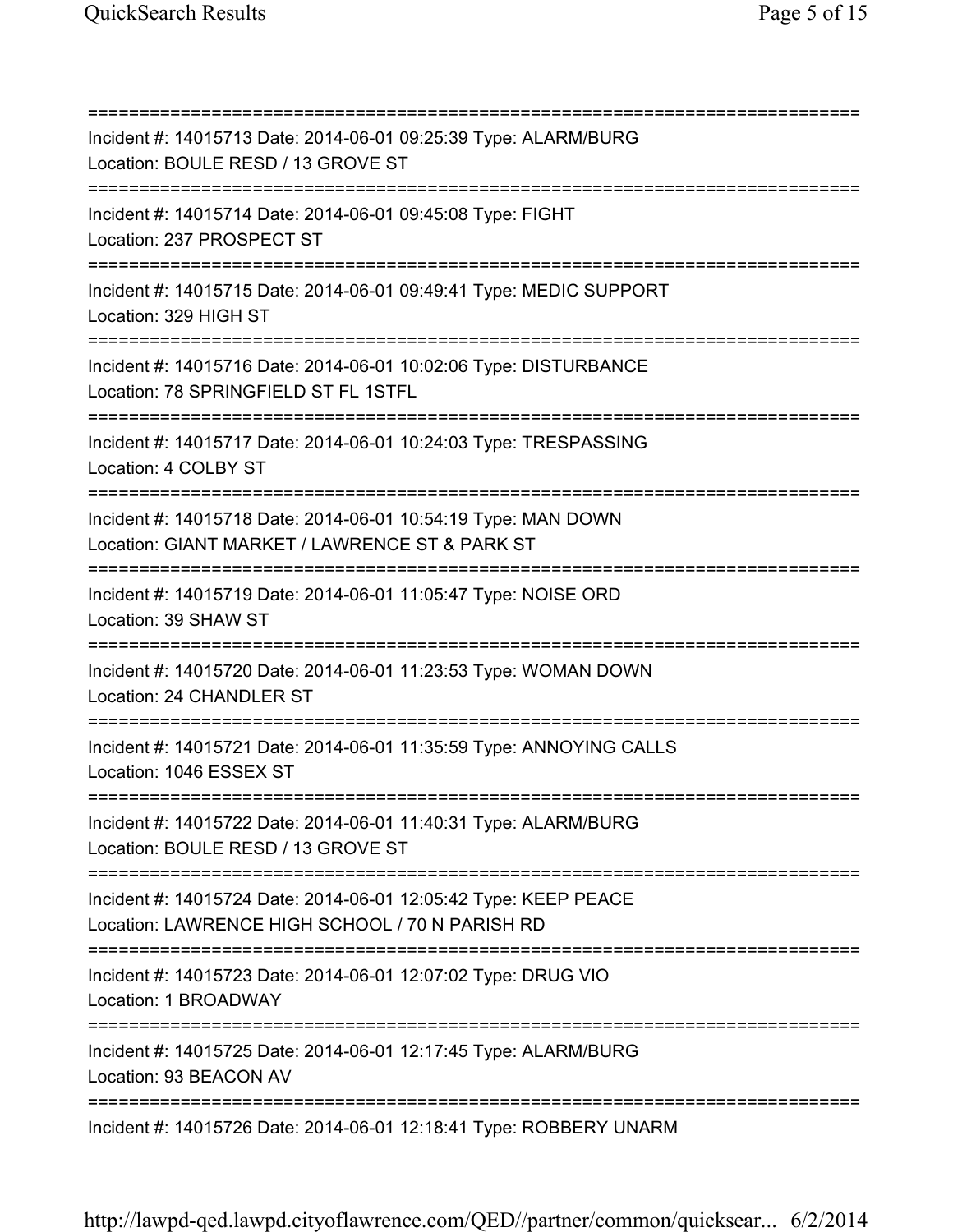=========================================================================== Incident #: 14015727 Date: 2014-06-01 12:20:13 Type: ALARM/BURG Location: 14 CORNISH RD =========================================================================== Incident #: 14015728 Date: 2014-06-01 12:22:05 Type: LARCENY/PAST Location: 22 MAGNOLIA ST =========================================================================== Incident #: 14015729 Date: 2014-06-01 12:30:09 Type: AUTO ACC/NO PI Location: FRIENDLYS RESTAURANT / 226 WINTHROP AV =========================================================================== Incident #: 14015730 Date: 2014-06-01 12:47:30 Type: ALARM/BURG Location: INTERNATIONAL SALES ASSOCIATES / 51 GLENN ST =========================================================================== Incident #: 14015731 Date: 2014-06-01 12:56:30 Type: NOISE ORD Location: 42 ROWE ST =========================================================================== Incident #: 14015732 Date: 2014-06-01 13:00:23 Type: STOL/MV/PAS Location: 17 CAMDEN ST =========================================================================== Incident #: 14015733 Date: 2014-06-01 13:08:52 Type: NOISE ORD Location: 500 RIVERSIDE DR =========================================================================== Incident #: 14015734 Date: 2014-06-01 13:12:35 Type: AUTO ACC/NO PI Location: CORNISH ST & JACKSON ST =========================================================================== Incident #: 14015735 Date: 2014-06-01 13:30:43 Type: KEEP PEACE Location: 90 LOWELL ST =========================================================================== Incident #: 14015736 Date: 2014-06-01 13:48:29 Type: TRESPASSING Location: HESS GAS / 615 BROADWAY =========================================================================== Incident #: 14015737 Date: 2014-06-01 14:00:19 Type: KEEP PEACE Location: 16 KINGSTON ST =========================================================================== Incident #: 14015738 Date: 2014-06-01 14:16:01 Type: NOISE ORD Location: BROOKFIELD ST & HAWLEY ST =========================================================================== Incident #: 14015740 Date: 2014-06-01 14:23:26 Type: SUS PERS/MV Location: FALLS BRIDGE & S BROADWAY =========================================================================== Incident #: 14015739 Date: 2014-06-01 14:24:05 Type: NOISE ORD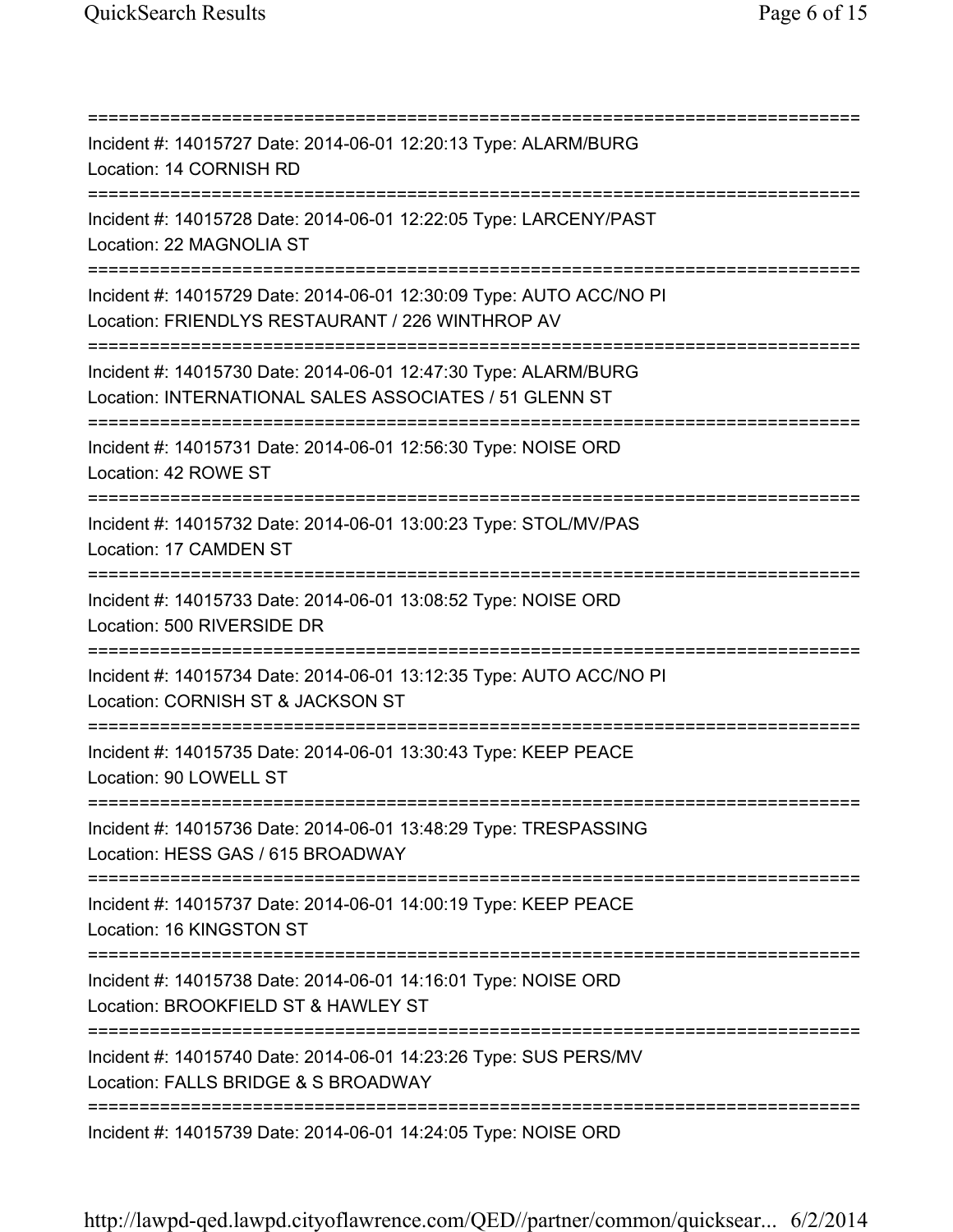Location: 10 FULTON ST =========================================================================== Incident #: 14015741 Date: 2014-06-01 14:30:43 Type: DOMESTIC/PAST Location: S UNION ST =========================================================================== Incident #: 14015742 Date: 2014-06-01 14:32:37 Type: MV/BLOCKING Location: 133 S BROADWAY =========================================================================== Incident #: 14015743 Date: 2014-06-01 14:43:42 Type: TOW OF M/V Location: 37 HAWLEY ST =========================================================================== Incident #: 14015745 Date: 2014-06-01 14:44:14 Type: A&B PAST Location: 375 ESSEX ST =========================================================================== Incident #: 14015744 Date: 2014-06-01 14:45:29 Type: ALARM/HOLD Location: FARIA RESD / 533 HAVERHILL ST =========================================================================== Incident #: 14015747 Date: 2014-06-01 14:58:59 Type: THREATS Location: 8 GARFIELD ST =========================================================================== Incident #: 14015746 Date: 2014-06-01 15:00:05 Type: DISTURBANCE Location: BAILEY ST & OSGOOD ST =========================================================================== Incident #: 14015748 Date: 2014-06-01 15:05:07 Type: NOISE ORD Location: 14 GROVE ST =========================================================================== Incident #: 14015749 Date: 2014-06-01 15:10:06 Type: SUS PERS/MV Location: CAMBRIDGE ST & WINTHROP AV =========================================================================== Incident #: 14015750 Date: 2014-06-01 15:14:30 Type: NOISE ORD Location: 106 GREENWOOD ST =========================================================================== Incident #: 14015751 Date: 2014-06-01 15:22:58 Type: UNKNOWN PROB Location: 244 FARNHAM ST =========================================================================== Incident #: 14015752 Date: 2014-06-01 15:27:31 Type: NOISE ORD Location: 227 LAWRENCE ST =========================================================================== Incident #: 14015754 Date: 2014-06-01 15:44:03 Type: AUTO ACC/NO PI Location: LEXINGTON ST & PARK ST =========================================================================== Incident #: 14015753 Date: 2014 06 01 15:44:05 Type: NOISE ORD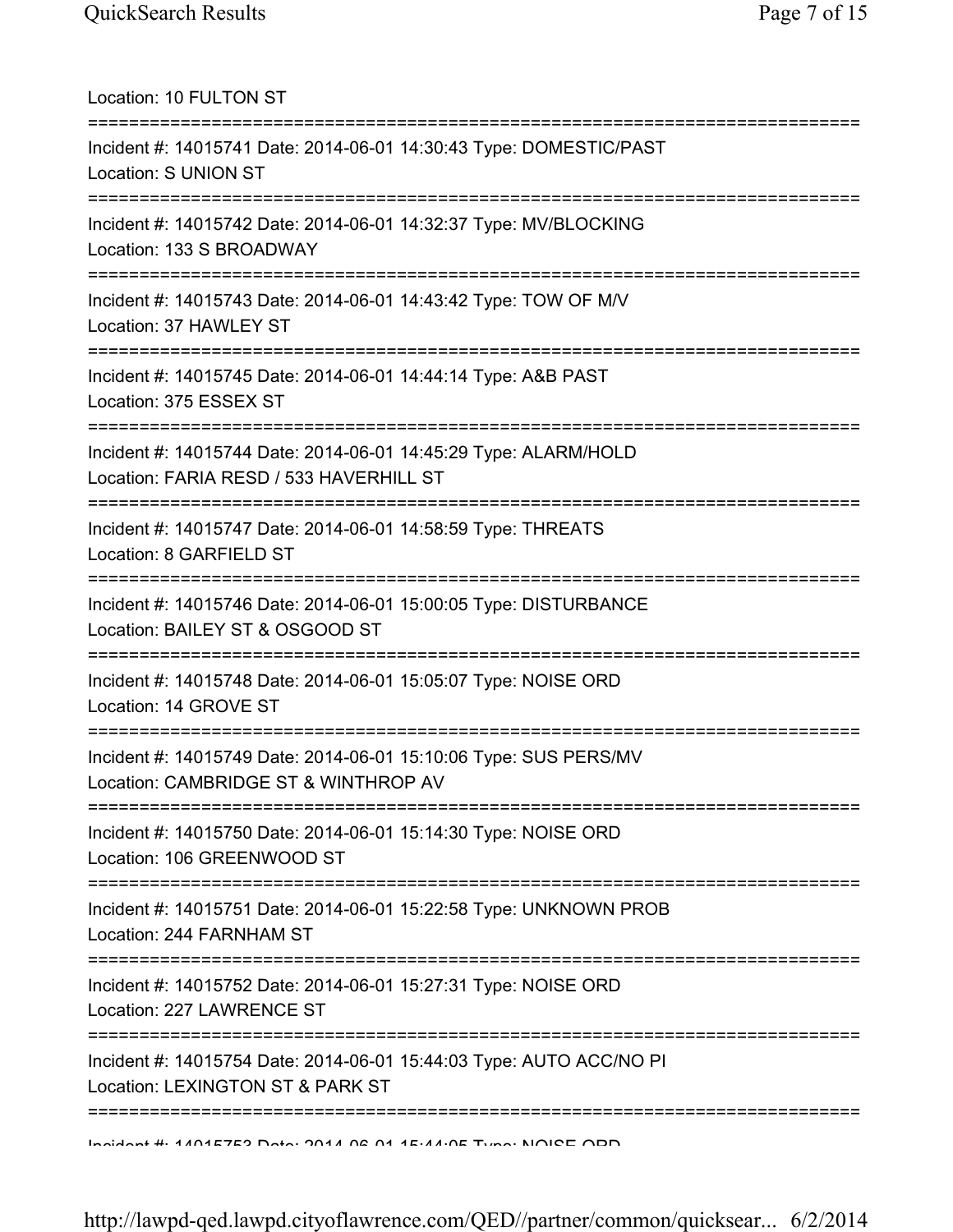| Location: CENTRE ST & EXCHANGE ST                                                                                                            |
|----------------------------------------------------------------------------------------------------------------------------------------------|
| Incident #: 14015755 Date: 2014-06-01 15:50:11 Type: SUS PERS/MV<br>Location: MONMOUTH ST & PARK ST<br>===================================== |
| Incident #: 14015756 Date: 2014-06-01 16:05:12 Type: HIT & RUN M/V<br>Location: S UNION ST<br>=============================                  |
| Incident #: 14015757 Date: 2014-06-01 16:22:16 Type: DISTURBANCE<br>Location: BOAT RAMP<br>===============================                   |
| Incident #: 14015758 Date: 2014-06-01 16:28:57 Type: NOISE ORD<br>Location: HANCOCK ST & MASON ST                                            |
| Incident #: 14015759 Date: 2014-06-01 16:29:00 Type: A&B D/W PAST<br>Location: 19 FOSTER ST                                                  |
| Incident #: 14015760 Date: 2014-06-01 16:43:40 Type: FIGHT<br>Location: 84 HANCOCK ST                                                        |
| =====================================<br>Incident #: 14015761 Date: 2014-06-01 16:45:52 Type: SUS PERS/MV<br>Location: RT 114 & @495         |
| Incident #: 14015762 Date: 2014-06-01 17:10:44 Type: NOISE ORD<br>Location: ESSEX AV & ESSEX ST                                              |
| Incident #: 14015763 Date: 2014-06-01 17:15:20 Type: NOISE ORD<br>Location: ABBOTT ST & OSGOOD ST                                            |
| Incident #: 14015764 Date: 2014-06-01 17:18:50 Type: NOISE ORD<br>Location: 221 FARNHAM ST FL 1                                              |
| ========================<br>Incident #: 14015765 Date: 2014-06-01 17:21:01 Type: AUTO ACC/PED<br>Location: 151 BOXFORD ST                    |
| Incident #: 14015766 Date: 2014-06-01 17:26:51 Type: NOISE ORD<br>Location: BAILEY ST & OSGOOD ST                                            |
| Incident #: 14015767 Date: 2014-06-01 17:27:48 Type: NEIGHBOR PROB<br>Location: 10 MONTGOMERY ST                                             |
| ==================<br>$1.0.41045700 \text{ N}^{-1}$ 0044.00.04.47.00.00 T                                                                    |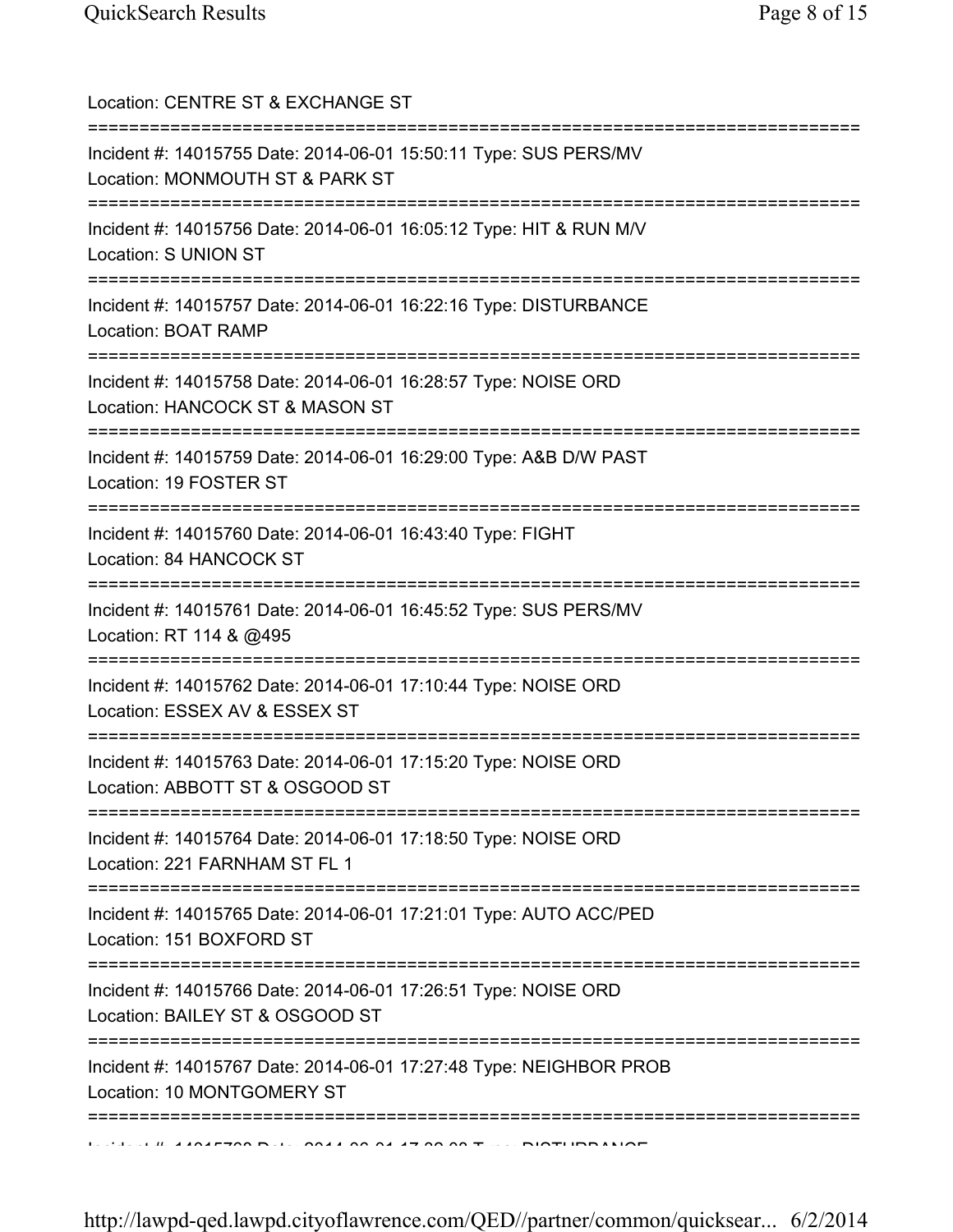| Location: MARKET BASKET / 700 ESSEX ST<br>==========================                                                                  |
|---------------------------------------------------------------------------------------------------------------------------------------|
| Incident #: 14015769 Date: 2014-06-01 17:37:25 Type: DISORDERLY<br>Location: ENGINE 7 PARK ST / 279 PARK ST                           |
| Incident #: 14015771 Date: 2014-06-01 17:39:32 Type: NOISE ORD<br>Location: OAK ST & SHORT ST<br>;=================================== |
| Incident #: 14015770 Date: 2014-06-01 17:39:36 Type: NOISE ORD<br>Location: 19 NEWTON ST                                              |
| Incident #: 14015772 Date: 2014-06-01 17:44:39 Type: NOISE ORD<br>Location: 46 STORROW ST                                             |
| Incident #: 14015773 Date: 2014-06-01 17:52:42 Type: E911 HANGUP<br>Location: 44 TOWER HILL ST FL 2<br>=============                  |
| Incident #: 14015774 Date: 2014-06-01 18:12:47 Type: DOMESTIC/PROG<br>Location: 141 AMESBURY ST #405                                  |
| Incident #: 14015775 Date: 2014-06-01 18:18:41 Type: NOISE ORD<br>Location: 136 WILLOW ST                                             |
| Incident #: 14015776 Date: 2014-06-01 18:22:07 Type: ALARM/BURG<br>Location: LAWRENCE BOYS + GIRLS CLUB / 136 WATER ST                |
| Incident #: 14015777 Date: 2014-06-01 18:36:54 Type: NOISE ORD<br>Location: 270 ANDOVER ST                                            |
| Incident #: 14015778 Date: 2014-06-01 18:37:52 Type: NOISE ORD<br>Location: ATTIKA / 1 MILL ST                                        |
| Incident #: 14015779 Date: 2014-06-01 18:42:55 Type: NOISE ORD<br>Location: 1 1/2 CAULKINS CT                                         |
| Incident #: 14015780 Date: 2014-06-01 18:44:11 Type: NOISE ORD<br>Location: 146 EXCHANGE                                              |
| :============<br>Incident #: 14015781 Date: 2014-06-01 18:50:30 Type: LOUD NOISE<br>Location: 92 COLONIAL RD                          |
|                                                                                                                                       |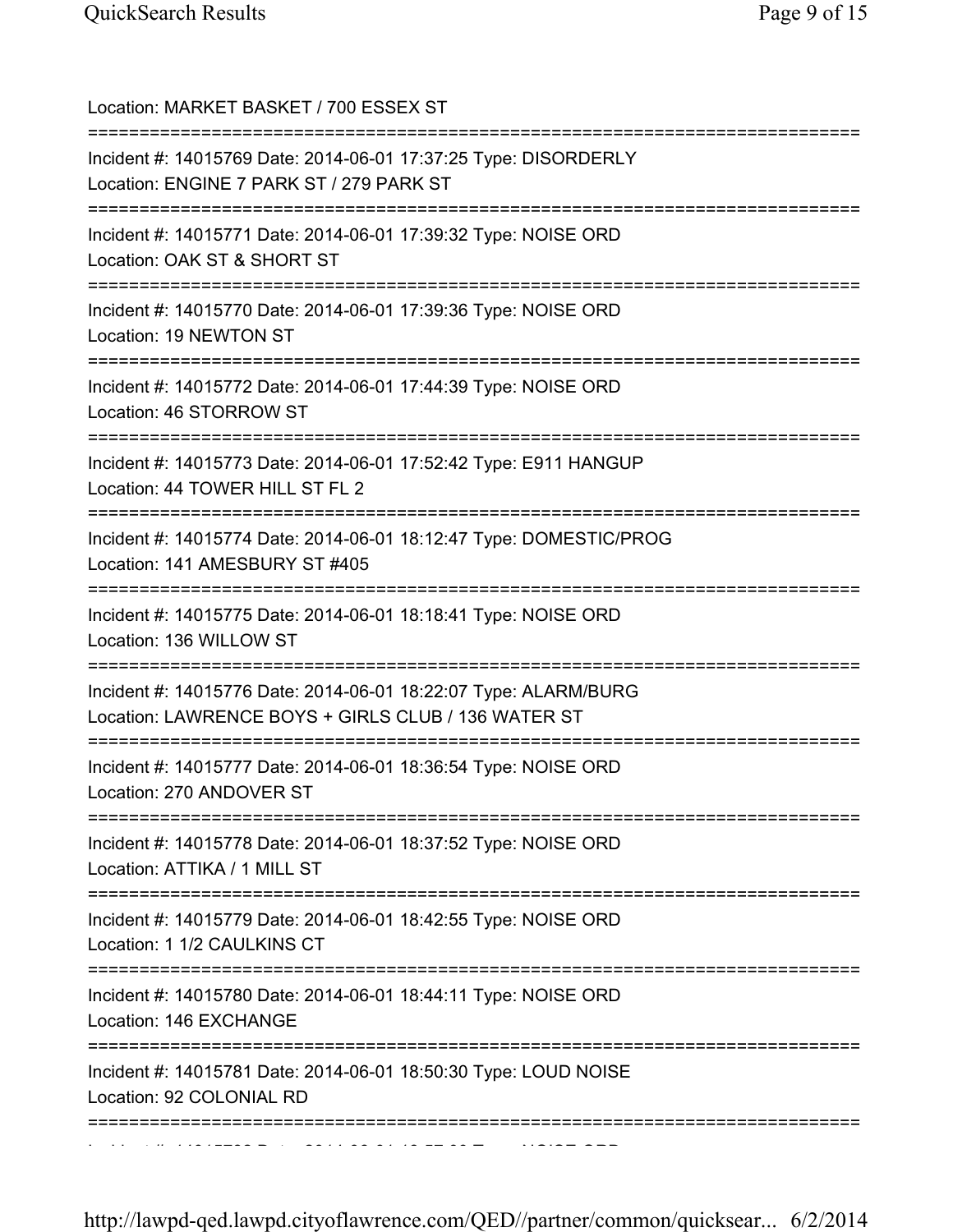| Location: HIGH ST & HIGHLAWN AV<br>=======================                                                                          |
|-------------------------------------------------------------------------------------------------------------------------------------|
| Incident #: 14015784 Date: 2014-06-01 19:00:42 Type: MV/BLOCKING<br>Location: 4 MT VERNON ST                                        |
| Incident #: 14015783 Date: 2014-06-01 19:01:02 Type: NOISE ORD<br>Location: 20 PLEASANT TER<br>==================================== |
| Incident #: 14015786 Date: 2014-06-01 19:01:22 Type: NOISE ORD<br>Location: 2 WINTHROP AV                                           |
| Incident #: 14015785 Date: 2014-06-01 19:01:43 Type: NOISE ORD<br>Location: JACKSON ST & METHUEN ST                                 |
| Incident #: 14015787 Date: 2014-06-01 19:02:58 Type: NOISE ORD<br>Location: 245 BAILEY ST                                           |
| Incident #: 14015788 Date: 2014-06-01 19:05:01 Type: SUS PERS/MV<br>Location: 15 TEXAS AV                                           |
| Incident #: 14015789 Date: 2014-06-01 19:07:18 Type: NOTIFICATION<br>Location: 80 CYPRESS AV                                        |
| Incident #: 14015790 Date: 2014-06-01 19:20:33 Type: NOISE ORD<br>Location: FARNHAM ST & PARKER ST                                  |
| Incident #: 14015792 Date: 2014-06-01 19:26:13 Type: NOISE ORD<br>Location: 62 OSGOOD ST                                            |
| Incident #: 14015791 Date: 2014-06-01 19:27:27 Type: WOMAN DOWN<br>Location: FAMILY DOLLAR / 700 ESSEX ST                           |
| Incident #: 14015793 Date: 2014-06-01 19:32:08 Type: AUTO ACC/NO PI<br>Location: 16 ESSEX AV                                        |
| Incident #: 14015795 Date: 2014-06-01 19:33:41 Type: NOISE ORD<br>Location: 21 DOYLE ST                                             |
| Incident #: 14015794 Date: 2014-06-01 19:35:17 Type: DISTURBANCE<br>Location: 118 COLONIAL RD                                       |
|                                                                                                                                     |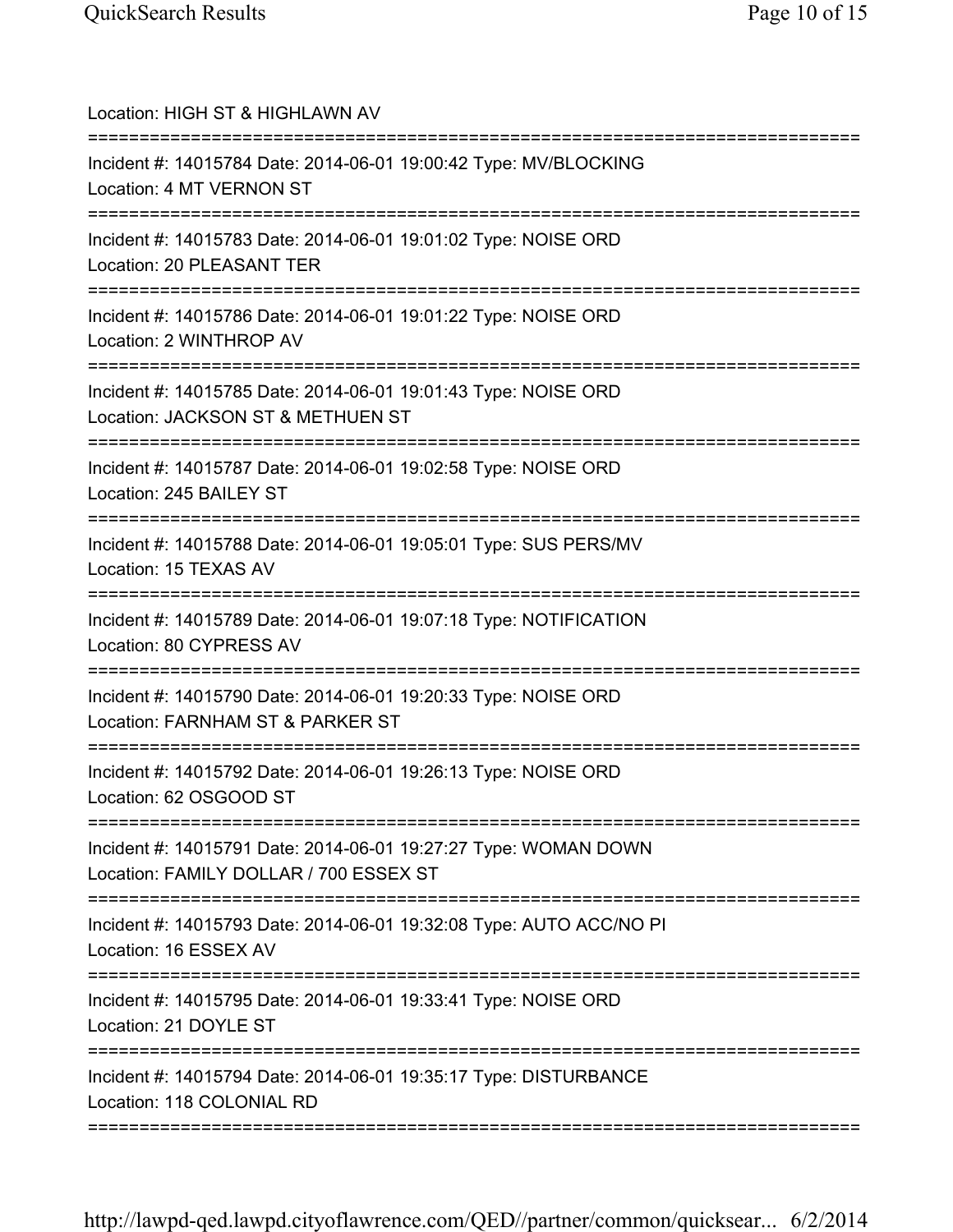| Location: BAILEY ST & OSGOOD ST                                                                                                               |
|-----------------------------------------------------------------------------------------------------------------------------------------------|
| Incident #: 14015800 Date: 2014-06-01 19:40:38 Type: MV/BLOCKING<br>Location: 52 BOXFORD ST                                                   |
| Incident #: 14015797 Date: 2014-06-01 19:41:31 Type: NOISE ORD<br>Location: 18-20 BOXFORD ST<br>======================================        |
| Incident #: 14015799 Date: 2014-06-01 19:41:39 Type: TRESPASSING<br>Location: 140 SPRUCE ST<br>=================================              |
| Incident #: 14015798 Date: 2014-06-01 19:42:12 Type: NOISE ORD<br>Location: 270 ANDOVER ST                                                    |
| ==========<br>Incident #: 14015801 Date: 2014-06-01 19:58:30 Type: SUS PERS/MV<br>Location: CIL INDUSTRIES / 400 CANAL ST                     |
| Incident #: 14015802 Date: 2014-06-01 20:01:01 Type: NOTIFICATION<br>Location: 225 BAILEY ST FL 1                                             |
| Incident #: 14015803 Date: 2014-06-01 20:02:48 Type: NOISE ORD<br>Location: 73 ELM ST                                                         |
| Incident #: 14015804 Date: 2014-06-01 20:20:26 Type: SPECIAL CHECK<br>Location: 25 MARGIN ST                                                  |
| Incident #: 14015805 Date: 2014-06-01 20:30:48 Type: NOISE ORD<br>Location: 210 ABBOTT ST                                                     |
| Incident #: 14015806 Date: 2014-06-01 20:36:13 Type: DOMESTIC/PROG<br>Location: 49 HIGH ST FL 1                                               |
| Incident #: 14015807 Date: 2014-06-01 20:40:55 Type: NOISE ORD<br>Location: ERVING AV & ROBINSON CT                                           |
| ==================<br>-------------------------------<br>Incident #: 14015808 Date: 2014-06-01 20:42:52 Type: FIGHT<br>Location: 4 BERNARD AV |
| Incident #: 14015809 Date: 2014-06-01 20:48:51 Type: NOISE ORD<br>Location: ATTIKA / 1 MILL ST                                                |
|                                                                                                                                               |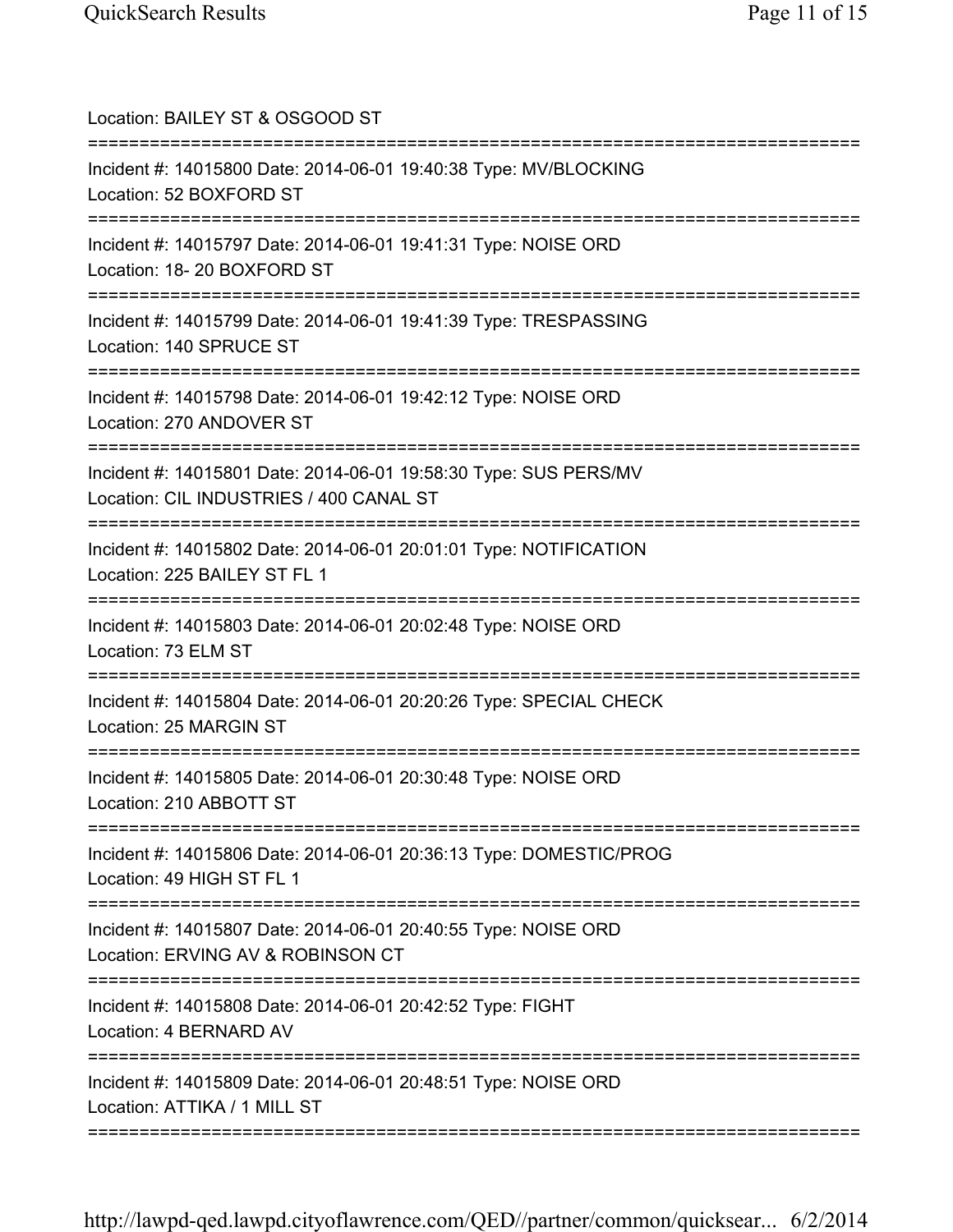| Incident #: 14015810 Date: 2014-06-01 20:52:20 Type: NOISE ORD<br>Location: 24 INMAN ST                                                   |
|-------------------------------------------------------------------------------------------------------------------------------------------|
| Incident #: 14015811 Date: 2014-06-01 20:53:52 Type: NOISE ORD<br>Location: 50 PARK ST                                                    |
| Incident #: 14015812 Date: 2014-06-01 21:02:53 Type: NOISE ORD<br>Location: 57 FERRY ST                                                   |
| Incident #: 14015813 Date: 2014-06-01 21:03:50 Type: ALARM/BURG<br>Location: LORENZO BUILDING / 599 CANAL ST                              |
| Incident #: 14015814 Date: 2014-06-01 21:06:15 Type: SHOTS FIRED<br>Location: HAVERHILL ST & RAILROAD ST                                  |
| Incident #: 14015815 Date: 2014-06-01 21:07:45 Type: NOISE ORD<br>Location: 30 SHAW ST                                                    |
| Incident #: 14015816 Date: 2014-06-01 21:08:47 Type: DISTURBANCE<br>Location: 156 BUTLER ST                                               |
| Incident #: 14015817 Date: 2014-06-01 21:15:34 Type: MAN DOWN<br>Location: MCDONALDS / 50 BROADWAY<br>=================================== |
| Incident #: 14015818 Date: 2014-06-01 21:23:21 Type: A&B D/W/ PROG<br>Location: HAMPSHIRE ST & MYRTLE ST                                  |
| Incident #: 14015819 Date: 2014-06-01 21:25:37 Type: ROBBERY ARMED<br>Location: FAMILY DOLLAR / 63 WINTHROP AV                            |
| Incident #: 14015820 Date: 2014-06-01 21:30:51 Type: HOME INVASION<br>Location: 24 ALDER ST FL 1                                          |
| Incident #: 14015821 Date: 2014-06-01 21:35:24 Type: NOISE ORD<br>Location: 118 S UNION ST                                                |
| Incident #: 14015824 Date: 2014-06-01 21:42:11 Type: NOISE ORD<br>Location: 144 COMMON ST                                                 |
| Incident #: 14015822 Date: 2014-06-01 21:45:19 Type: AUTO ACC/PI<br>Location: 360 BROADWAY                                                |
|                                                                                                                                           |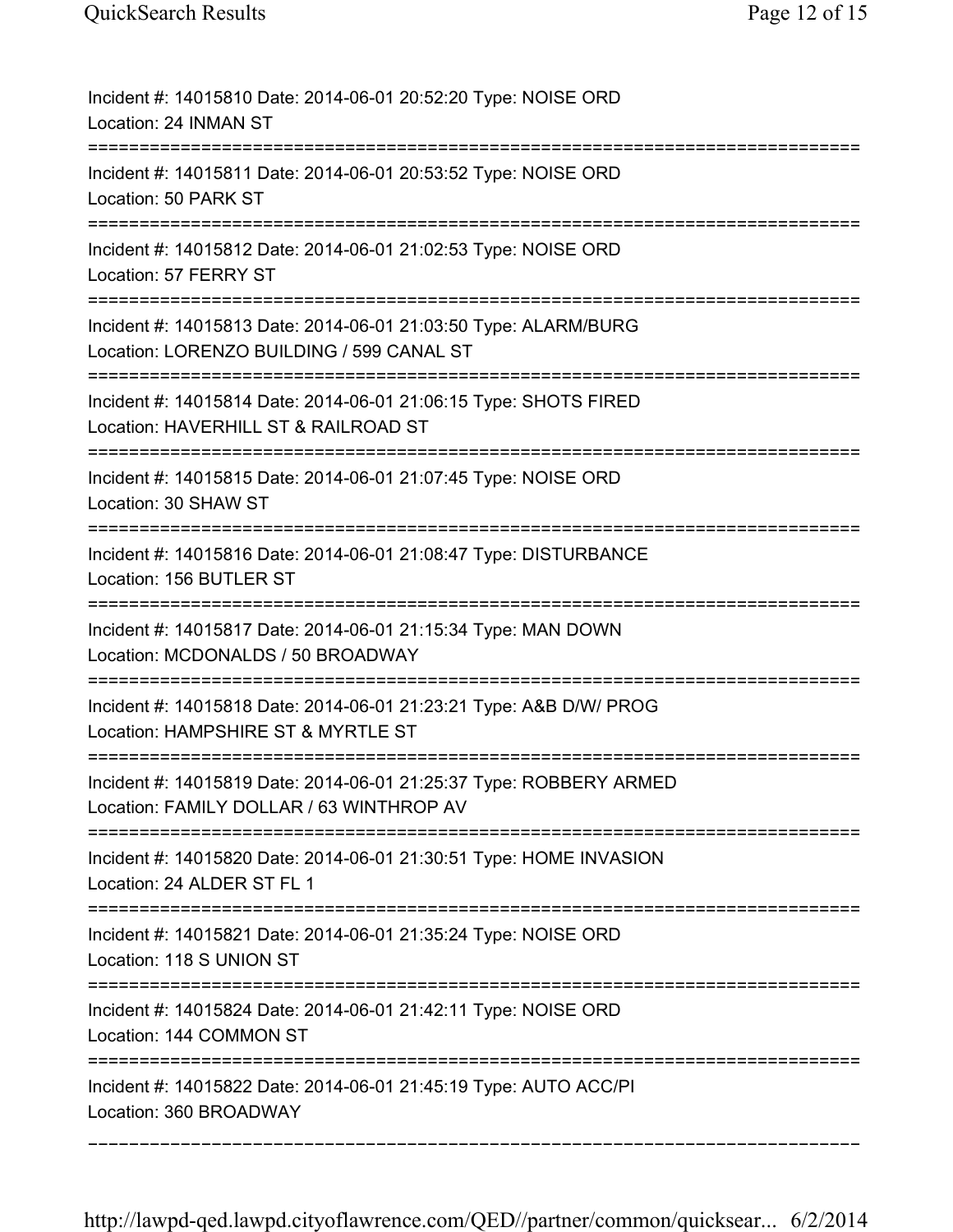| Incident #: 14015823 Date: 2014-06-01 21:46:04 Type: NOISE ORD<br>Location: 46 CHELMSFORD ST                                                           |
|--------------------------------------------------------------------------------------------------------------------------------------------------------|
| Incident #: 14015827 Date: 2014-06-01 21:49:34 Type: A&B PAST<br>Location: 24 ALDER ST                                                                 |
| Incident #: 14015825 Date: 2014-06-01 21:50:03 Type: NOISE ORD<br>Location: MAKARENA RESTAURANT / 150 COMMON ST<br>:================================== |
| Incident #: 14015826 Date: 2014-06-01 21:50:43 Type: A&B PAST<br>Location: TEDESCHI / 208 S BROADWAY                                                   |
| Incident #: 14015828 Date: 2014-06-01 21:53:31 Type: DOMESTIC/PROG<br>Location: 376 S BROADWAY FL 1                                                    |
| Incident #: 14015829 Date: 2014-06-01 21:56:03 Type: NOISE ORD<br>Location: BOXFORD ST & S UNION ST                                                    |
| Incident #: 14015830 Date: 2014-06-01 22:00:36 Type: VIO CITY ORD<br>Location: 227 LAWRENCE ST                                                         |
| Incident #: 14015831 Date: 2014-06-01 22:14:33 Type: NOISE ORD<br>Location: 112 SARATOGA ST                                                            |
| Incident #: 14015832 Date: 2014-06-01 22:32:21 Type: THREATS<br>Location: DAYBREAK SHELTER / 19 WINTER ST                                              |
| Incident #: 14015834 Date: 2014-06-01 22:34:23 Type: ABAND MV<br>Location: 24 KENWOOD PL                                                               |
| Incident #: 14015833 Date: 2014-06-01 22:35:27 Type: NOISE ORD<br>Location: BUTLER ST & WARREN ST                                                      |
| Incident #: 14015835 Date: 2014-06-01 22:40:05 Type: ALARM/HOLD<br>Location: RESD; JOHANNA ANDINO6032648432 / 377 HOWARD ST FL 3                       |
| Incident #: 14015837 Date: 2014-06-01 22:47:03 Type: EXPLOSION<br>Location: 8 ATKINSON ST                                                              |
| Incident #: 14015836 Date: 2014-06-01 22:49:14 Type: NOISE ORD<br>Location: 11 BUNKERHILL ST                                                           |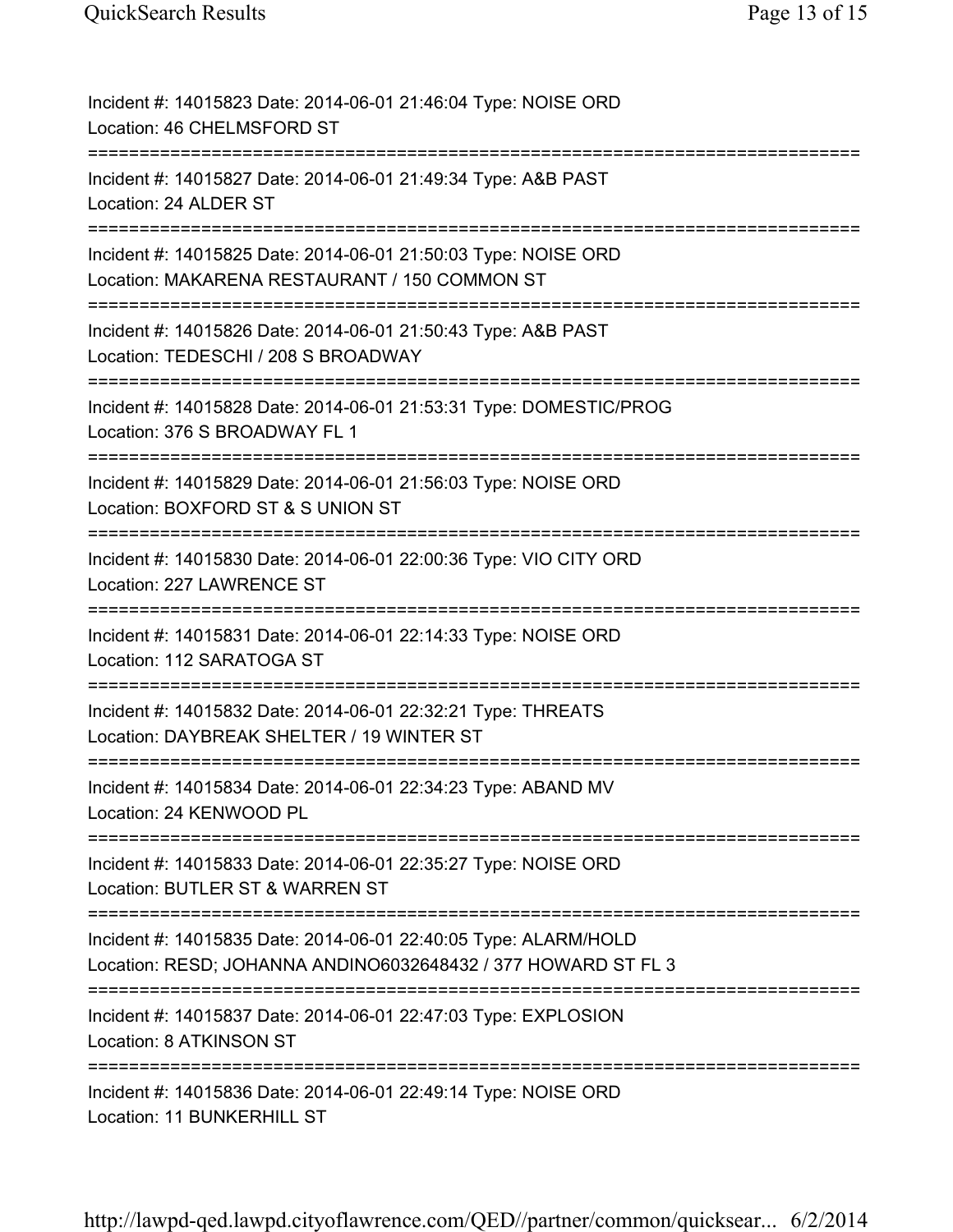| Incident #: 14015838 Date: 2014-06-01 22:52:17 Type: NOISE ORD<br>Location: 270 CANAL ST                                                    |
|---------------------------------------------------------------------------------------------------------------------------------------------|
| Incident #: 14015839 Date: 2014-06-01 23:02:46 Type: KEEP PEACE<br>Location: 33 LYNN ST                                                     |
| Incident #: 14015840 Date: 2014-06-01 23:08:51 Type: NOISE ORD<br>Location: 3 CLINTON CT #1                                                 |
| Incident #: 14015841 Date: 2014-06-01 23:11:03 Type: NOISE ORD<br>Location: 48 EXCHANGE ST                                                  |
| Incident #: 14015842 Date: 2014-06-01 23:12:21 Type: DOMESTIC/PROG<br>Location: YMCA / 32 LAWRENCE ST FL 3                                  |
| Incident #: 14015843 Date: 2014-06-01 23:15:52 Type: GUN CALL<br>Location: COCO NIGHTCLUB / 151 ESSEX ST<br>:============================== |
| Incident #: 14015844 Date: 2014-06-01 23:17:28 Type: NOISE ORD<br>Location: 9 W DALTON ST                                                   |
| Incident #: 14015845 Date: 2014-06-01 23:30:22 Type: NOISE ORD<br>Location: 107 UNION ST<br>================================                |
| Incident #: 14015846 Date: 2014-06-01 23:30:28 Type: NOISE ORD<br>Location: 13 BUNKERHILL ST                                                |
| Incident #: 14015847 Date: 2014-06-01 23:38:00 Type: ALARM/BURG<br>Location: MORENO AUTOPARTS / 39 HAVERHILL ST                             |
| Incident #: 14015848 Date: 2014-06-01 23:46:35 Type: NOISE ORD<br>Location: 149 FOSTER ST                                                   |
| Incident #: 14015849 Date: 2014-06-01 23:50:25 Type: SUS PERS/MV<br>Location: 26 CHELMSFORD ST                                              |

564 record(s)

{ call presslog("2014-06-01","0000","2014-06-01","2359") } Total records found: 564 These results were produced by the following query: